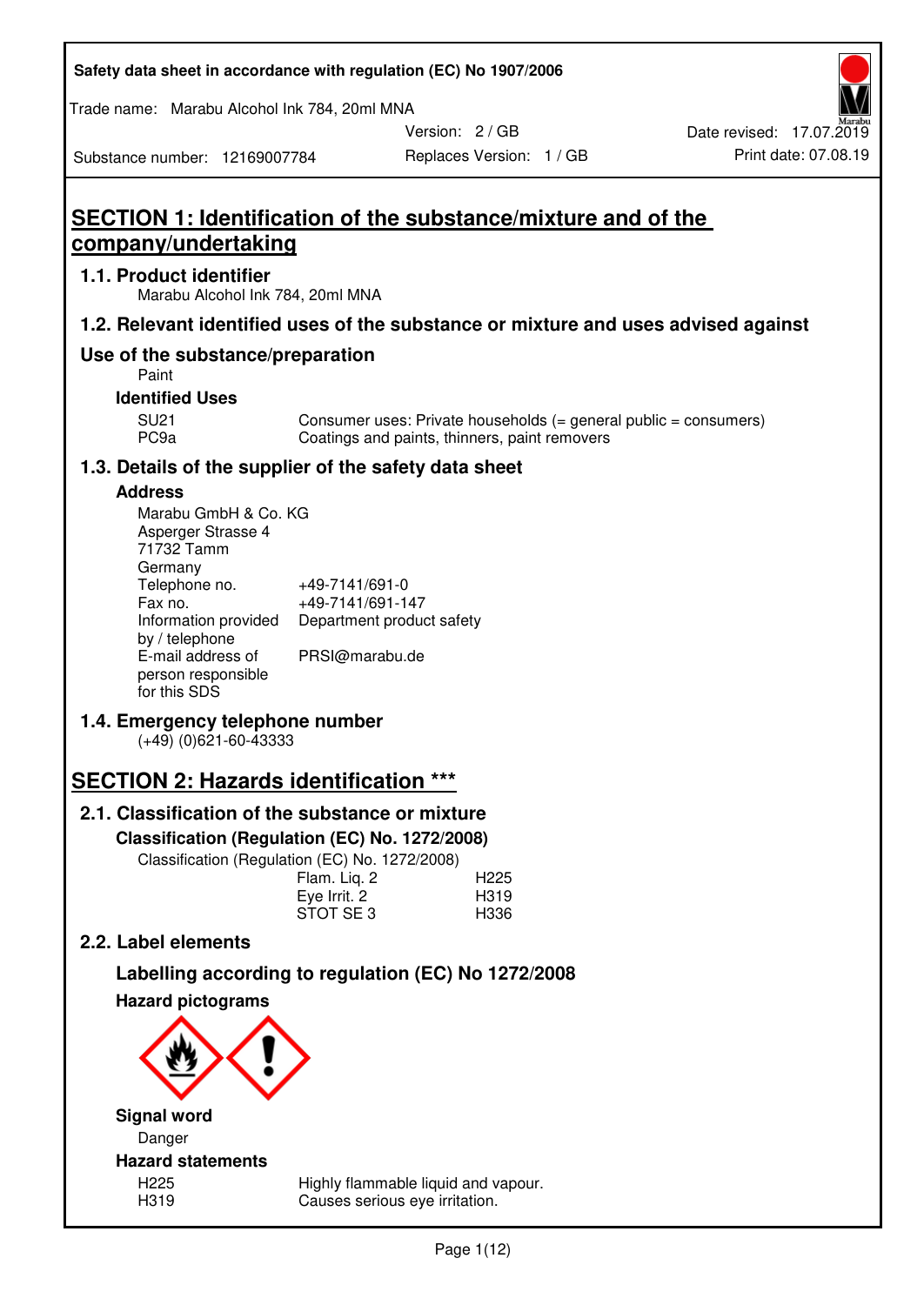| Safety data sheet in accordance with regulation (EC) No 1907/2006 |                                                      |                 |                  |                          |                                                                                 |
|-------------------------------------------------------------------|------------------------------------------------------|-----------------|------------------|--------------------------|---------------------------------------------------------------------------------|
| Trade name: Marabu Alcohol Ink 784, 20ml MNA                      |                                                      |                 |                  |                          |                                                                                 |
|                                                                   |                                                      | Version: 2 / GB |                  |                          | Date revised: 17.07.2019                                                        |
| Substance number: 12169007784                                     |                                                      |                 |                  | Replaces Version: 1 / GB | Print date: 07.08.19                                                            |
| H336                                                              | May cause drowsiness or dizziness.                   |                 |                  |                          |                                                                                 |
| Precautionary statements ***                                      |                                                      |                 |                  |                          |                                                                                 |
| P <sub>101</sub>                                                  |                                                      |                 |                  |                          | If medical advice is needed, have product container or label at hand.           |
| P102                                                              | Keep out of reach of children.                       |                 |                  |                          |                                                                                 |
| P210                                                              |                                                      |                 |                  |                          | Keep away from heat, hot surfaces, sparks, open flames and other ignition       |
|                                                                   | sources. No smoking.                                 |                 |                  |                          |                                                                                 |
| P264.1                                                            | Wash hands thoroughly after handling.                |                 |                  |                          |                                                                                 |
| P271                                                              | Use only outdoors or in a well-ventilated area.      |                 |                  |                          |                                                                                 |
| P280                                                              |                                                      |                 |                  |                          | Wear protective gloves/protective clothing/eye protection/face protection.      |
| P305+P351+P338                                                    | lenses, if present and easy to do. Continue rinsing. |                 |                  |                          | IF IN EYES: Rinse cautiously with water for several minutes. Remove contact     |
| P405                                                              | Store locked up.                                     |                 |                  |                          |                                                                                 |
| P501.9                                                            | Dispose of contents/container as problematic waste.  |                 |                  |                          |                                                                                 |
|                                                                   |                                                      |                 |                  |                          | Hazardous component(s) to be indicated on label (Regulation (EC) No. 1272/2008) |
| contains                                                          | Acetone; Propan-2-ol                                 |                 |                  |                          |                                                                                 |
| <b>Supplemental information</b>                                   |                                                      |                 |                  |                          |                                                                                 |
| <b>EUH066</b>                                                     |                                                      |                 |                  |                          | Repeated exposure may cause skin dryness or cracking.                           |
| 2.3. Other hazards<br>No special hazards have to be mentioned.    |                                                      |                 |                  |                          |                                                                                 |
| <b>SECTION 3: Composition/information on ingredients</b>          |                                                      |                 |                  |                          |                                                                                 |
| 3.2. Mixtures                                                     |                                                      |                 |                  |                          |                                                                                 |
| <b>Hazardous ingredients</b>                                      |                                                      |                 |                  |                          |                                                                                 |
|                                                                   |                                                      |                 |                  |                          |                                                                                 |
| Propan-2-ol                                                       |                                                      |                 |                  |                          |                                                                                 |
| CAS No.                                                           | 67-63-0                                              |                 |                  |                          |                                                                                 |
| EINECS no.<br>Registration no.                                    | 200-661-7<br>01-2119457558-25                        |                 |                  |                          |                                                                                 |
| Concentration                                                     | $>=$                                                 | 50              | $\,<\,$          | 100                      | $\%$                                                                            |
|                                                                   |                                                      |                 |                  |                          |                                                                                 |
| Classification (Regulation (EC) No. 1272/2008)                    |                                                      |                 |                  |                          |                                                                                 |
|                                                                   | Flam. Liq. 2                                         |                 | H <sub>225</sub> |                          |                                                                                 |
|                                                                   | Eye Irrit. 2                                         |                 | H319             |                          |                                                                                 |
|                                                                   | STOT SE <sub>3</sub>                                 |                 | H336             |                          |                                                                                 |
|                                                                   |                                                      |                 |                  |                          |                                                                                 |
| <b>Acetone</b>                                                    |                                                      |                 |                  |                          |                                                                                 |
| CAS No.                                                           | 67-64-1                                              |                 |                  |                          |                                                                                 |
| EINECS no.                                                        | 200-662-2                                            |                 |                  |                          |                                                                                 |
| Registration no.                                                  | 01-2119471330-49                                     |                 |                  |                          |                                                                                 |
| Concentration                                                     | $>=$                                                 | 20              | $\prec$          | 25                       | $\%$                                                                            |
|                                                                   |                                                      |                 |                  |                          |                                                                                 |
| Classification (Regulation (EC) No. 1272/2008)                    |                                                      |                 |                  |                          |                                                                                 |
|                                                                   | Flam. Liq. 2                                         |                 | H <sub>225</sub> |                          |                                                                                 |
|                                                                   | Eye Irrit. 2                                         |                 | H319             |                          |                                                                                 |
|                                                                   | STOT SE3                                             |                 | H336             |                          |                                                                                 |
|                                                                   |                                                      |                 |                  |                          |                                                                                 |
| 2-(Propyloxy) ethanol                                             |                                                      |                 |                  |                          |                                                                                 |
| CAS No.                                                           | 2807-30-9                                            |                 |                  |                          |                                                                                 |
| EINECS no.                                                        | 220-548-6                                            |                 |                  |                          |                                                                                 |
| Concentration                                                     | $>=$                                                 | $\mathbf{1}$    | $\prec$          | 10                       | $\%$                                                                            |
|                                                                   |                                                      |                 |                  |                          |                                                                                 |
| Classification (Regulation (EC) No. 1272/2008)                    | Acute Tox. 4                                         |                 | H312             |                          |                                                                                 |
|                                                                   | Eye Irrit. 2                                         |                 | H319             |                          |                                                                                 |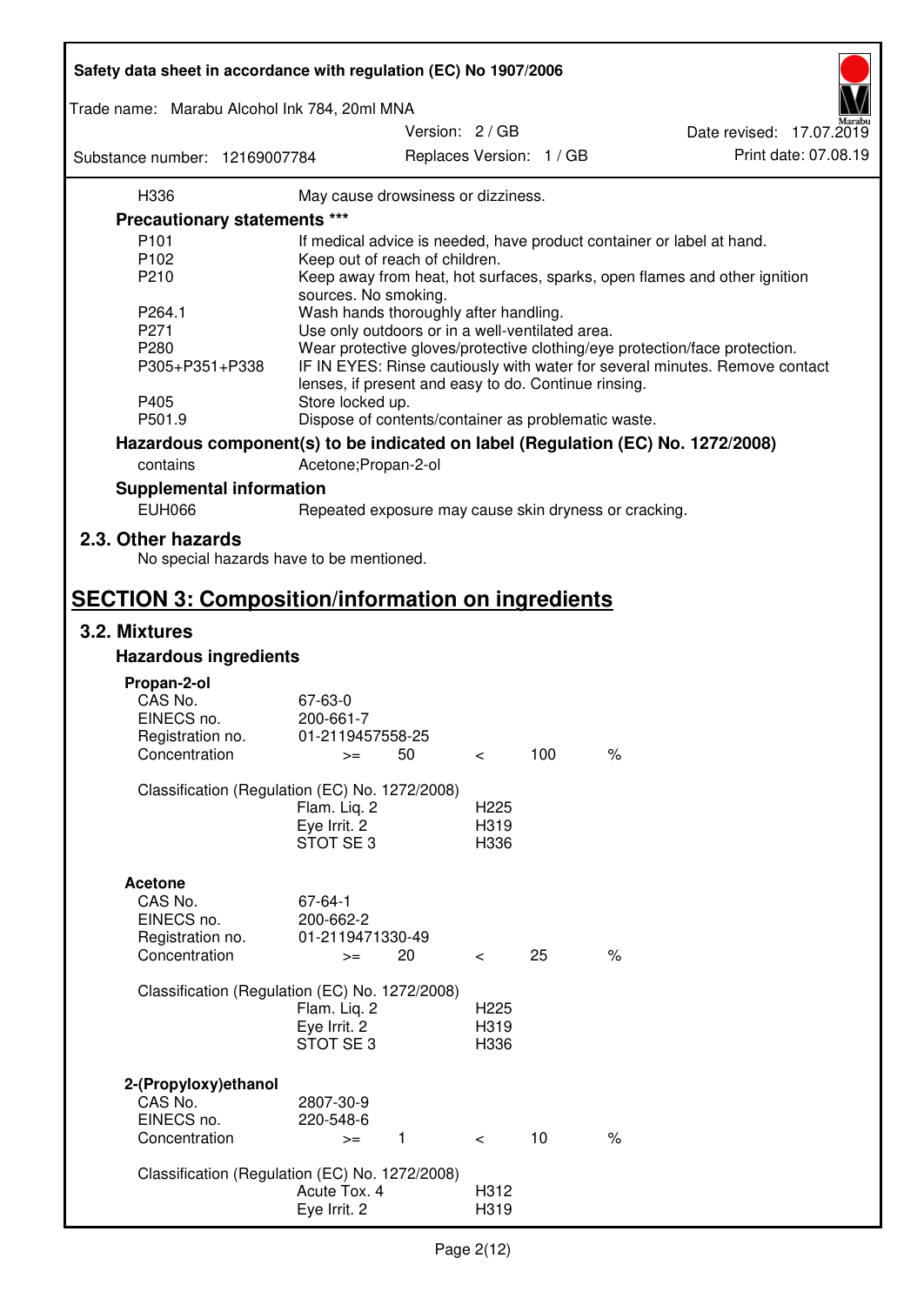Trade name: Marabu Alcohol Ink 784, 20ml MNA



Substance number: 12169007784

Replaces Version: 1 / GB Print date: 07.08.19

# **SECTION 4: First aid measures**

# **4.1. Description of first aid measures**

## **General information**

In all cases of doubt, or when symptoms persist, seek medical attention. Never give anything by mouth to an unconscious person. If unconscious place in recovery position and seek medical advice.

## **After inhalation**

Remove to fresh air, keep patient warm and at rest. If breathing is irregular or stopped, administer artificial respiration.

## **After skin contact**

Remove contaminated clothing. Wash skin thoroughly with soap and water or use recognised skin cleanser. Do NOT use solvents or thinners.

#### **After eye contact**

Remove contact lenses, irrigate copiously with clean, fresh water, holding the eyelids apart for at least 10 minutes and seek immediate medical advice.

#### **After ingestion**

If accidentally swallowed rinse the mouth with plenty of water (only if the person is conscious) and obtain immediate medical attention. Keep at rest. Do NOT induce vomiting.

#### **4.2. Most important symptoms and effects, both acute and delayed**  Until now no symptoms known so far.

# **4.3. Indication of any immediate medical attention and special treatment needed**

## **Hints for the physician / treatment**

Treat symptomatically

# **SECTION 5: Firefighting measures**

## **5.1. Extinguishing media**

## **Suitable extinguishing media**

Recommended: alcohol resistant foam, CO2, powders, water spray/mist, Not be used for safety reasons: water jet

# **5.2. Special hazards arising from the substance or mixture**

In the event of fire the following can be released: Carbon monoxide (CO); Carbon dioxide (CO2); dense black smoke

# **5.3. Advice for firefighters**

## **Special protective equipment for fire-fighting**

Cool closed containers exposed to fire with water. Do not allow run-off from fire fighting to enter drains or water courses.

# **SECTION 6: Accidental release measures**

# **6.1. Personal precautions, protective equipment and emergency procedures**

Exclude sources of ignition and ventilate the area. Avoid breathing vapours. Refer to protective measures listed in Sections 7 and 8.

## **6.2. Environmental precautions**

Do not allow to enter drains or waterways. If the product contaminates lakes, rivers or sewage, inform appropriate authorities in accordance with local regulations.

# **6.3. Methods and material for containment and cleaning up**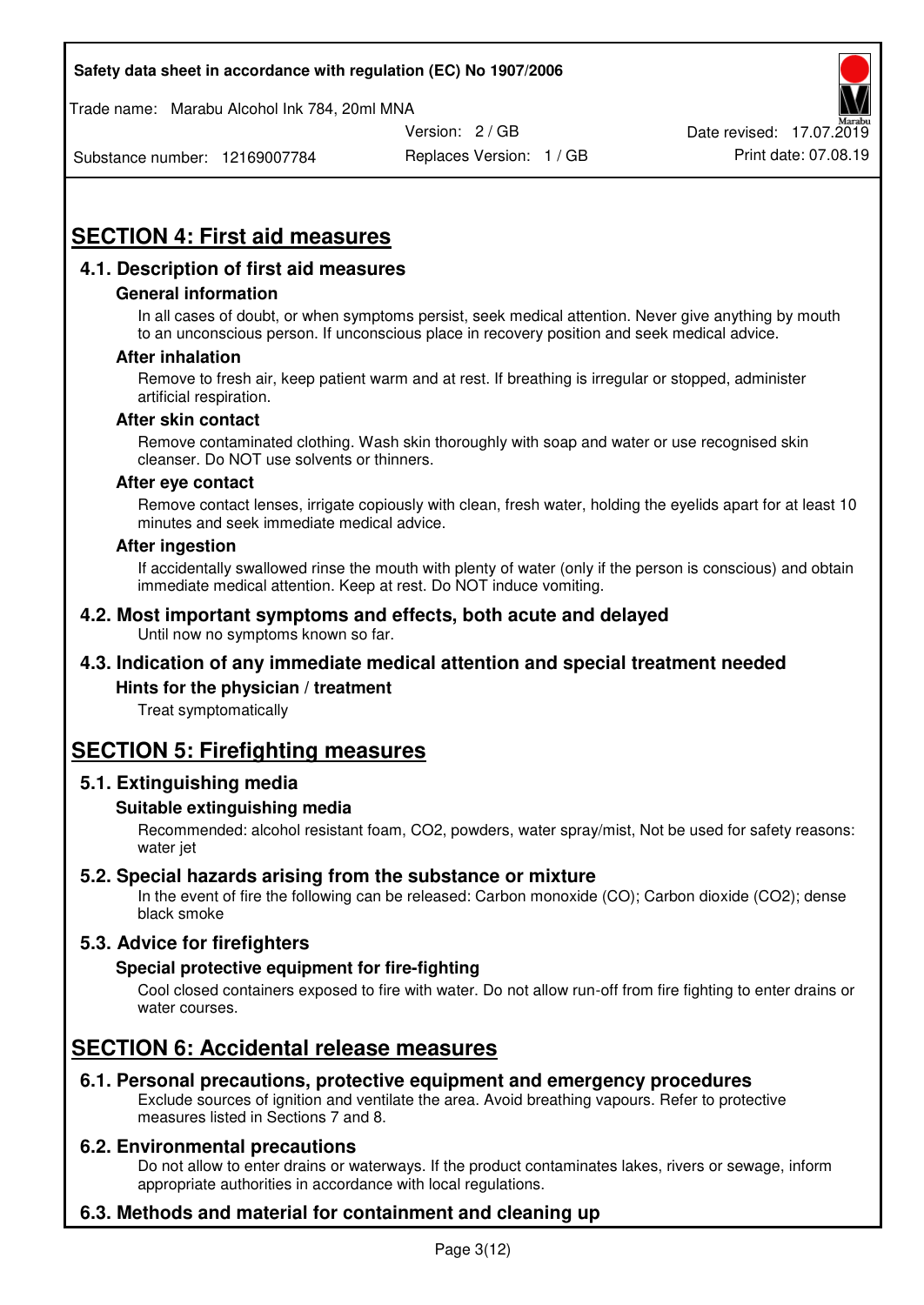Trade name: Marabu Alcohol Ink 784, 20ml MNA

Version: 2 / GB

Replaces Version: 1 / GB Print date: 07.08.19 Date revised: 17.07.2019

Substance number: 12169007784

Contain and collect spillage with non-combustible absorbent materials, e.g. sand, earth, vermiculite, diatomaceous earth and place in container for disposal according to local regulations (see section 13). Clean preferably with a detergent - avoid use of solvents.

## **6.4. Reference to other sections**

Information regarding Safe handling, see Section 7. Information regarding personal protective measures, see Section 8. Information regarding waste disposal, see Section 13.

# **SECTION 7: Handling and storage**

# **7.1. Precautions for safe handling**

## **Advice on safe handling**

Prevent the creation of flammable or explosive concentrations of vapour in air and avoid vapour concentration higher than the occupational exposure limits. In addition, the product should only be used in areas from which all naked lights and other sources of ignition have been excluded. Electrical equipment should be protected to the appropriate standard. Mixture may charge electrostatically: always use earthing leads when transferring from one container to another. Operators should wear anti-static footwear and clothing and floors should be of the conducting type. Isolate from sources of heat, sparks and open flame. No sparking tools should be used. Avoid skin and eye contact. Avoid the inhalation of particulates and spray mist arising from the application of this mixture. Smoking, eating and drinking shall be prohibited in application area. For personal protection see Section 8. Never use pressure to empty: container is not a pressure vessel. Always keep in containers of same material as the original one. Comply with the health and safety at work laws. Do not allow to enter drains or water courses.

## **Advice on protection against fire and explosion**

Vapours are heavier than air and may spread along floors. Vapours may form explosive mixtures with air.

## **Classification of fires / temperature class / Ignition group / Dust explosion class**

Classification of fires B (Combustible liquid substances)<br>Temperature class T2 Temperature class

# **7.2. Conditions for safe storage, including any incompatibilities**

## **Requirements for storage rooms and vessels**

Electrical installations/working materials must comply with the local applied technological safety standards. Storage rooms in which filling operations take place must have a conducting floor. Store in accordance with national regulation

## **Hints on storage assembly**

Store away from oxidising agents, from strongly alkaline and strongly acid materials.

## **Further information on storage conditions**

Observe label precautions. Store between 15 and 30 °C in a dry, well ventilated place away from sources of heat and direct sunlight. Keep container tightly closed. Keep away from sources of ignition. No smoking. Prevent unauthorised access. Containers which are opened must be carefully resealed and kept upright to prevent leakage.

# **7.3. Specific end use(s)**

Paint

# **SECTION 8: Exposure controls/personal protection**

# **8.1. Control parameters**

# **Exposure limit values**

**Acetone** 

| List  | <b>EH40</b> |                   |     |        |
|-------|-------------|-------------------|-----|--------|
| Type  | WEL         |                   |     |        |
| Value | 1210        | ma/m <sup>3</sup> | 500 | ppm(V) |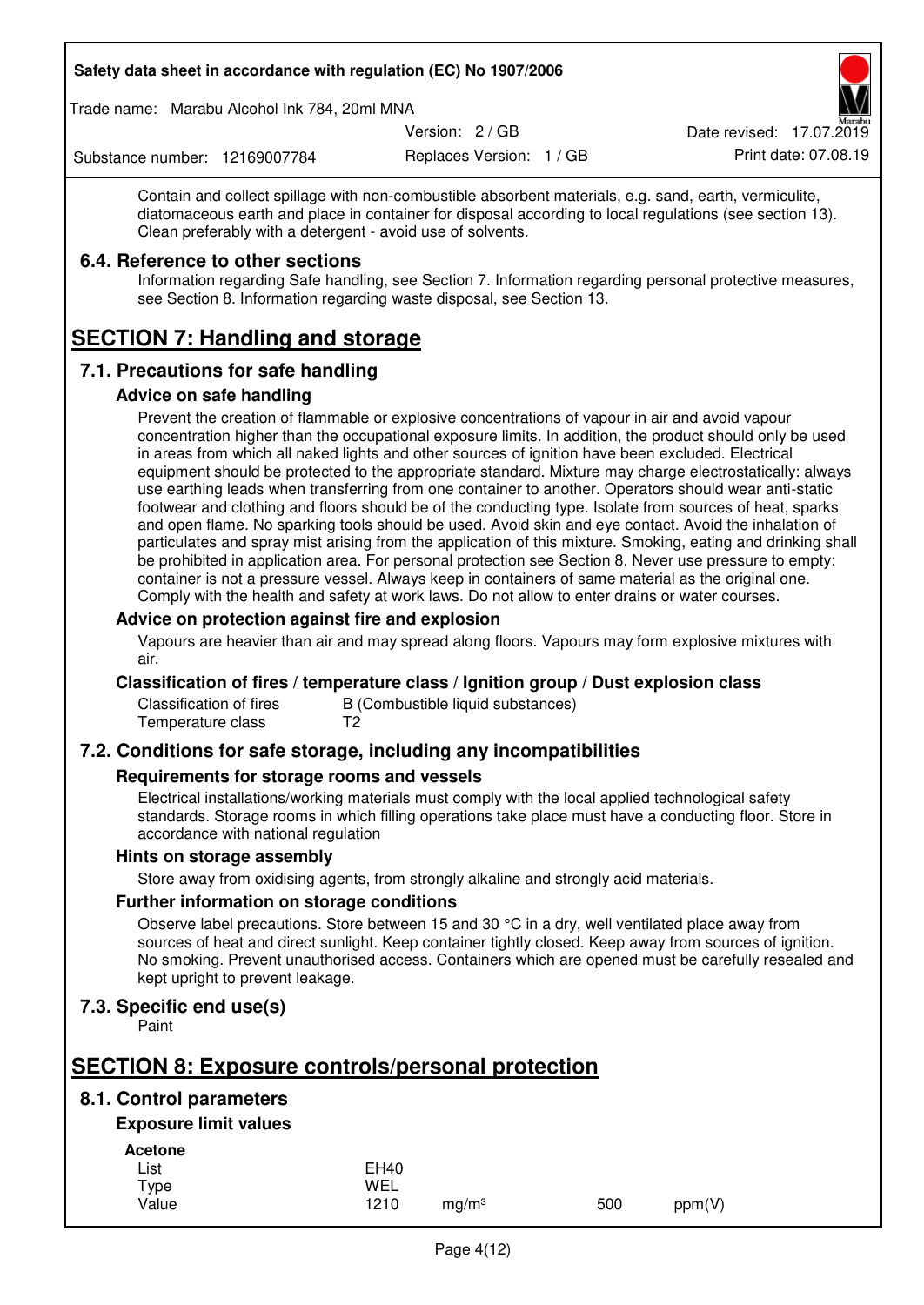| Safety data sheet in accordance with regulation (EC) No 1907/2006 |                         |                                        |            |                   |                          |
|-------------------------------------------------------------------|-------------------------|----------------------------------------|------------|-------------------|--------------------------|
| Trade name: Marabu Alcohol Ink 784, 20ml MNA                      |                         |                                        |            |                   | Aarabu                   |
|                                                                   |                         | Version: 2 / GB                        |            |                   | Date revised: 17.07.2019 |
| Substance number: 12169007784                                     |                         | Replaces Version: 1 / GB               |            |                   | Print date: 07.08.19     |
| Short term exposure limit<br><b>Status: 2011</b>                  | 3620                    | mg/m <sup>3</sup>                      | 1500       | ppm(V)            |                          |
| Propan-2-ol                                                       |                         |                                        |            |                   |                          |
| List                                                              | <b>EH40</b>             |                                        |            |                   |                          |
| <b>Type</b>                                                       | <b>WEL</b>              |                                        |            |                   |                          |
| Value<br>Short term exposure limit<br><b>Status: 2011</b>         | 999<br>1250             | mg/m <sup>3</sup><br>mg/m <sup>3</sup> | 400<br>500 | ppm(V)<br>ppm(V)  |                          |
| <b>Derived No/Minimal Effect Levels (DNEL/DMEL)</b>               |                         |                                        |            |                   |                          |
| <b>Acetone</b>                                                    |                         |                                        |            |                   |                          |
| Type of value<br>Reference group<br>Duration of exposure          | Worker<br>Long term     | Derived No Effect Level (DNEL)         |            |                   |                          |
| Route of exposure                                                 | dermal                  |                                        |            |                   |                          |
| Concentration                                                     |                         | 186                                    |            | mg/kg/d           |                          |
| Type of value                                                     |                         | Derived No Effect Level (DNEL)         |            |                   |                          |
| Reference group                                                   | Worker<br>Short term    |                                        |            |                   |                          |
| Duration of exposure<br>Route of exposure                         | inhalative              |                                        |            |                   |                          |
| Concentration                                                     |                         | 2420                                   |            | mg/m <sup>3</sup> |                          |
| Type of value                                                     |                         | Derived No Effect Level (DNEL)         |            |                   |                          |
| Reference group                                                   | Worker                  |                                        |            |                   |                          |
| Duration of exposure<br>Route of exposure                         | Long term<br>inhalative |                                        |            |                   |                          |
| Concentration                                                     |                         | 1210                                   |            | mg/m <sup>3</sup> |                          |
| Type of value                                                     |                         | Derived No Effect Level (DNEL)         |            |                   |                          |
| Reference group                                                   | Consumer                |                                        |            |                   |                          |
| Duration of exposure<br>Route of exposure                         | Long term<br>oral       |                                        |            |                   |                          |
| Concentration                                                     |                         | 62                                     |            | mg/kg/d           |                          |
| Type of value                                                     |                         | Derived No Effect Level (DNEL)         |            |                   |                          |
| Reference group                                                   | Consumer                |                                        |            |                   |                          |
| Duration of exposure                                              | Long term               |                                        |            |                   |                          |
| Concentration                                                     |                         | 62                                     |            | mg/kg/d           |                          |
| Type of value                                                     |                         | Derived No Effect Level (DNEL)         |            |                   |                          |
| Reference group                                                   | Consumer                |                                        |            |                   |                          |
| Duration of exposure<br>Route of exposure                         | Long term<br>inhalative |                                        |            |                   |                          |
| Concentration                                                     |                         | 200                                    |            | mg/m <sup>3</sup> |                          |
|                                                                   |                         |                                        |            |                   |                          |
| Propan-2-ol<br>Type of value                                      |                         | Derived No Effect Level (DNEL)         |            |                   |                          |
| Reference group                                                   | Worker                  |                                        |            |                   |                          |
| Duration of exposure                                              | Long term               |                                        |            |                   |                          |
| Route of exposure                                                 | inhalative              |                                        |            |                   |                          |
| Mode of action                                                    |                         | Systemic effects                       |            |                   |                          |
| Concentration                                                     |                         | 500                                    |            | mg/m <sup>3</sup> |                          |
| Type of value                                                     |                         | Derived No Effect Level (DNEL)         |            |                   |                          |
| Reference group                                                   | Worker                  |                                        |            |                   |                          |
| Duration of exposure                                              | Long term               |                                        |            |                   |                          |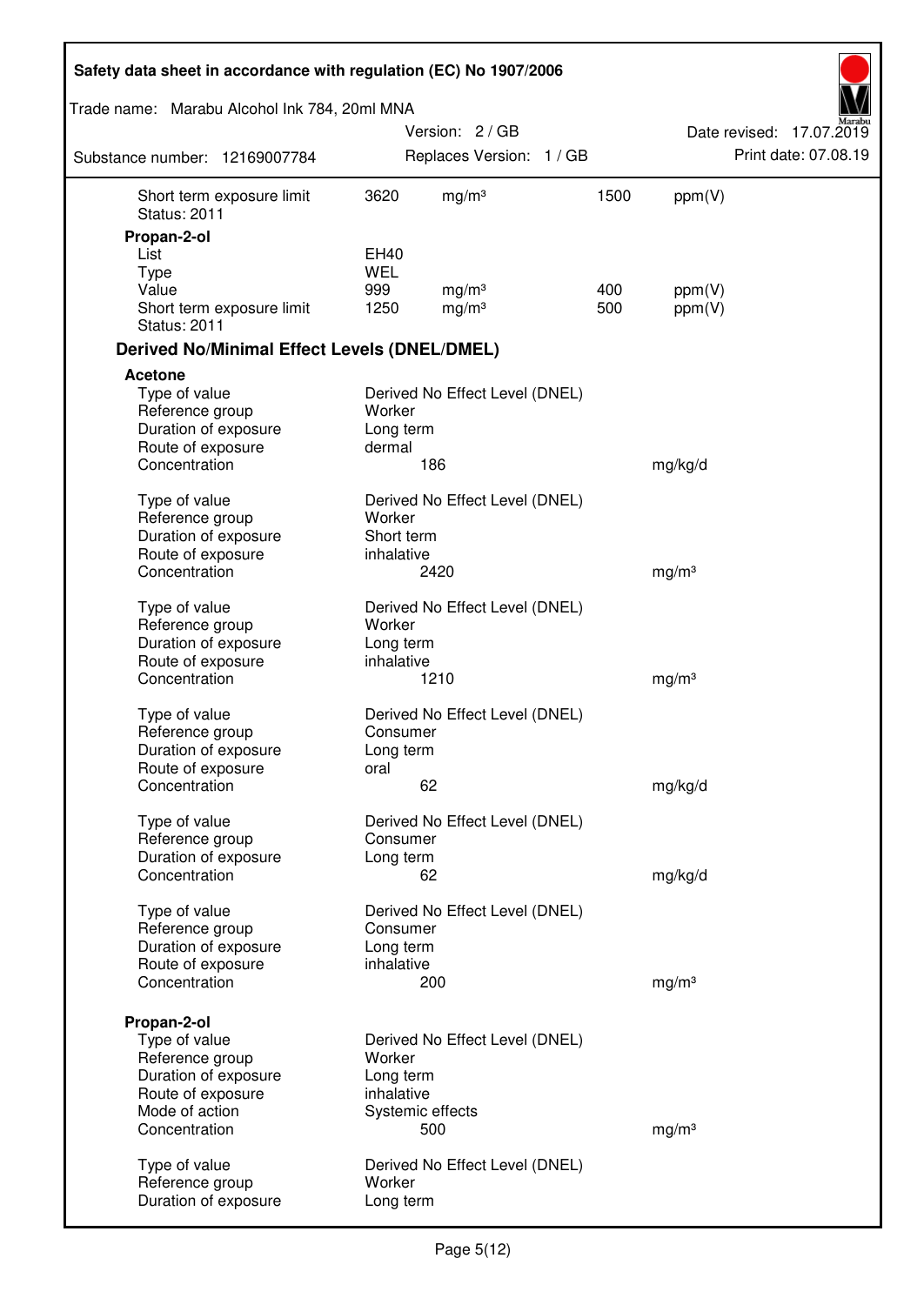Trade name: Marabu Alcohol Ink 784, 20ml MNA

Substance number: 12169007784

Version: 2 / GB Replaces Version: 1 / GB Print date: 07.08.19

Date revised: 17.07.2019

| Route of exposure<br>Mode of action<br>Concentration                          | dermal<br>Systemic effects<br>888                                                | mg/kg/d           |
|-------------------------------------------------------------------------------|----------------------------------------------------------------------------------|-------------------|
| Type of value<br>Reference group<br>Duration of exposure<br>Route of exposure | Derived No Effect Level (DNEL)<br>General Population<br>Long term<br>inhalative  |                   |
| Mode of action<br>Concentration                                               | Systemic effects<br>89                                                           | mg/m <sup>3</sup> |
| Type of value<br>Reference group<br>Duration of exposure                      | Derived No Effect Level (DNEL)<br><b>General Population</b><br>Long term         |                   |
| Route of exposure<br>Mode of action<br>Concentration                          | dermal<br>Systemic effects<br>319                                                | mg/kg/d           |
| Type of value<br>Reference group<br>Duration of exposure<br>Route of exposure | Derived No Effect Level (DNEL)<br><b>General Population</b><br>Long term<br>oral |                   |
| Mode of action<br>Concentration                                               | Systemic effects<br>26                                                           | mg/kg/d           |
| <b>Predicted No Effect Concentration (PNEC)</b>                               |                                                                                  |                   |
| <b>Acetone</b>                                                                |                                                                                  |                   |
| Type of value                                                                 | <b>PNEC</b>                                                                      |                   |
| <b>Type</b>                                                                   | Freshwater                                                                       |                   |
| Concentration                                                                 | 10,6                                                                             | mg/l              |
| Type of value                                                                 | <b>PNEC</b>                                                                      |                   |
| Type                                                                          | Saltwater                                                                        |                   |
| Concentration                                                                 | 1,06                                                                             | mg/l              |
| Type of value                                                                 | <b>PNEC</b>                                                                      |                   |
| <b>Type</b>                                                                   | Water (intermittent release)                                                     |                   |
| Concentration                                                                 | 21                                                                               | mg/l              |
| Type of value                                                                 | <b>PNEC</b>                                                                      |                   |
| <b>Type</b>                                                                   | Freshwater sediment                                                              |                   |
| Concentration                                                                 | 30,4                                                                             | mg/kg             |
| Type of value                                                                 | <b>PNEC</b>                                                                      |                   |
| Type                                                                          | Marine sediment                                                                  |                   |
| Concentration                                                                 | 3,04                                                                             | mg/kg             |
| Type of value                                                                 | <b>PNEC</b>                                                                      |                   |
| <b>Type</b>                                                                   | Soil                                                                             |                   |
| Concentration                                                                 | 29,5                                                                             | mg/kg             |
| Type of value                                                                 | <b>PNEC</b>                                                                      |                   |
| <b>Type</b>                                                                   | Sewage treatment plant (STP)                                                     |                   |
| Concentration                                                                 | 100                                                                              | mg/l              |
|                                                                               |                                                                                  |                   |
| Propan-2-ol                                                                   |                                                                                  |                   |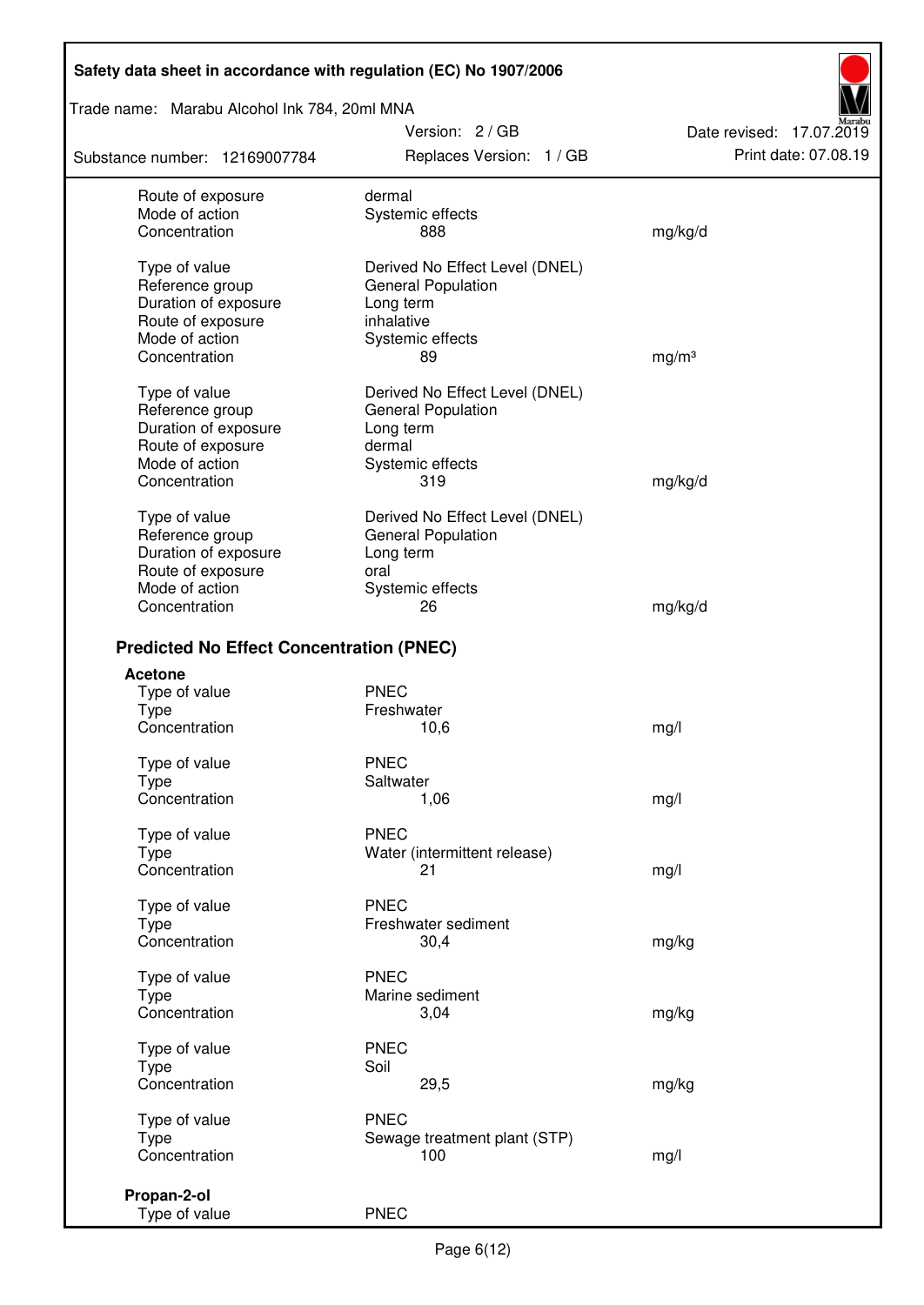#### Trade name: Marabu Alcohol Ink 784, 20ml MNA

Subst

| ance number: 12169007784                      | Replaces Version: 1 / GB                            | Print date: 07.08.19 |
|-----------------------------------------------|-----------------------------------------------------|----------------------|
| <b>Type</b><br>Concentration                  | Freshwater<br>140,9                                 | mg/l                 |
| Type of value<br>Type<br>Concentration        | <b>PNEC</b><br>Saltwater<br>140,9                   | mg/l                 |
| Type of value<br>Type<br>Concentration        | <b>PNEC</b><br>Sewage treatment plant (STP)<br>2251 | mg/l                 |
| Type of value<br><b>Type</b><br>Concentration | <b>PNEC</b><br>Freshwater sediment<br>552           | mg/kg                |
| Type of value<br>Type<br>Concentration        | <b>PNEC</b><br>Marine sediment<br>552               | mg/kg                |
| Type of value<br>Type<br>Concentration        | <b>PNEC</b><br>Soil<br>28                           | mg/kg                |

Version: 2 / GB

Date revised: 17.07.2019

# **8.2. Exposure controls**

#### **Exposure controls**

Provide adequate ventilation. Where reasonably practicable this should be achieved by the use of local exhaust ventilation and good general extraction. If these are not sufficient to maintain concentrations of particulates and solvent vapour below the OEL, suitable respiratory protection must be worn.

## **Respiratory protection**

If workers are exposed to concentrations above the exposure limit they must use appropriate, certified respirators. Full mask, filter A

#### **Hand protection**

There is no one glove material or combination of materials that will give unlimited resistance to any individual or combination of chemicals.

For prolonged or repeated handling nitrile rubber gloves with textile undergloves are required.<br>Material thickness  $\geq 0.5$  mm

- Material thickness  $\begin{array}{ccc} 0.5 \\ -8.5 \end{array}$  Material thickness  $\begin{array}{ccc} 0.5 \\ -8.5 \end{array}$
- Breakthrough time < 30 min

The breakthrough time must be greater than the end use time of the product.

The instructions and information provided by the glove manufacturer on use, storage, maintenance and replacement must be followed.

Gloves should be replaced regularly and if there is any sign of damage to the glove material.

Always ensure that gloves are free from defects and that they are stored and used correctly.

The performance or effectiveness of the glove may be reduced by physical/ chemical damage and poor maintenance.

Barrier creams may help to protect the exposed areas of the skin, they should however not be applied once exposure has occurred.

## **Eye protection**

Use safety eyewear designed to protect against splash of liquids.

## **Body protection**

Cotton or cotton/synthetic overalls or coveralls are normally suitable.

# **SECTION 9: Physical and chemical properties**

**9.1. Information on basic physical and chemical properties**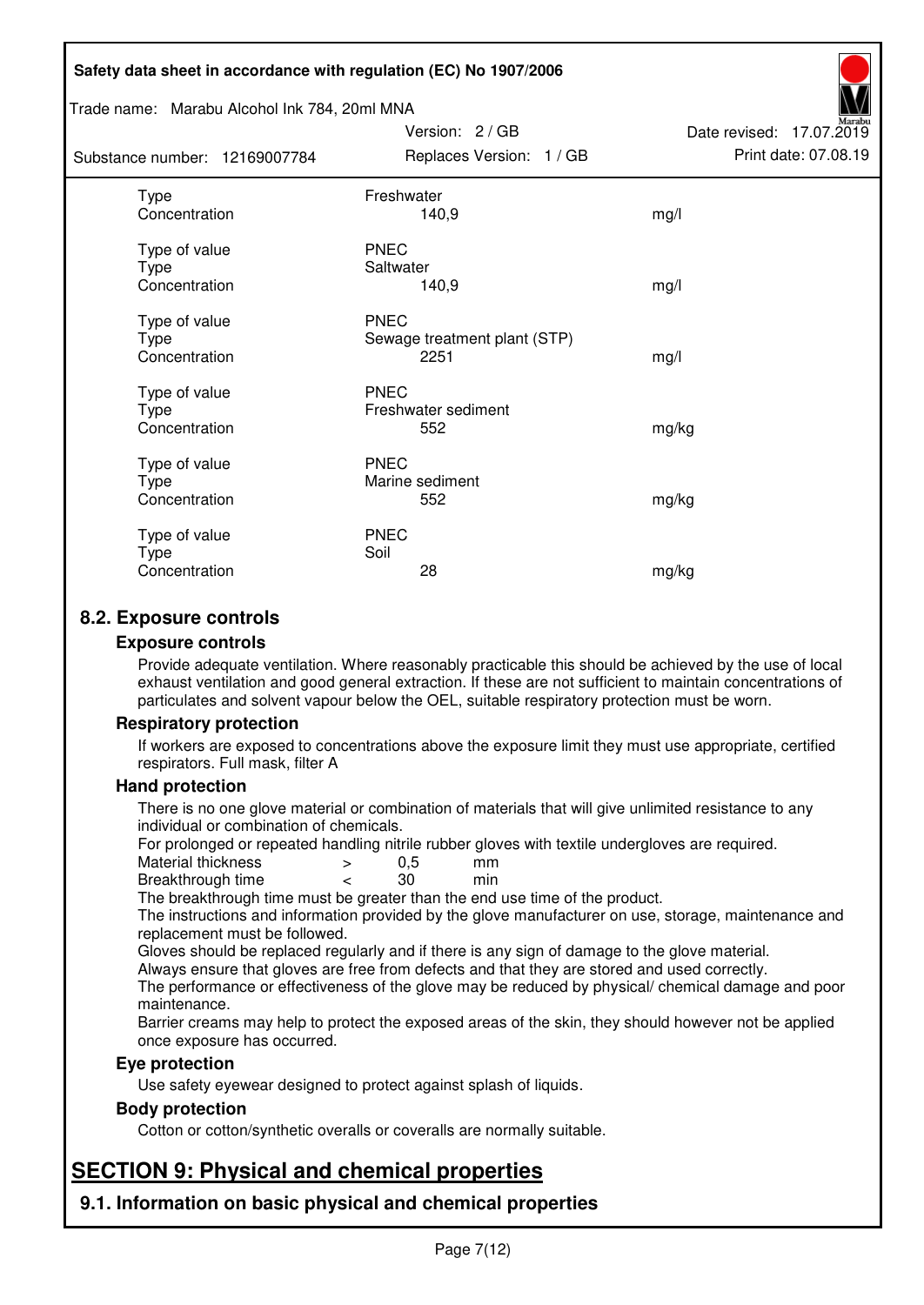| Trade name: Marabu Alcohol Ink 784, 20ml MNA<br>Substance number: 12169007784 |              | Version: 2 / GB<br>Replaces Version: 1 / GB |              |     |             | Date revised: 17.07.2019 | Print date: 07.08.19 |
|-------------------------------------------------------------------------------|--------------|---------------------------------------------|--------------|-----|-------------|--------------------------|----------------------|
| <b>Form</b>                                                                   | liquid       |                                             |              |     |             |                          |                      |
| <b>Colour</b>                                                                 | coloured     |                                             |              |     |             |                          |                      |
| <b>Odour</b>                                                                  | solvent-like |                                             |              |     |             |                          |                      |
| <b>Odour threshold</b>                                                        |              |                                             |              |     |             |                          |                      |
| Remarks                                                                       |              | No data available                           |              |     |             |                          |                      |
| pH value                                                                      |              |                                             |              |     |             |                          |                      |
| Remarks                                                                       |              | Not applicable                              |              |     |             |                          |                      |
| <b>Melting point</b>                                                          |              |                                             |              |     |             |                          |                      |
| Remarks                                                                       |              | not determined                              |              |     |             |                          |                      |
| <b>Freezing point</b>                                                         |              |                                             |              |     |             |                          |                      |
| Remarks                                                                       |              | not determined                              |              |     |             |                          |                      |
| Initial boiling point and boiling range                                       |              |                                             |              |     |             |                          |                      |
| Value                                                                         | appr.        | 82                                          |              |     | °C          |                          |                      |
| <b>Flash point</b>                                                            |              |                                             |              |     |             |                          |                      |
| Value                                                                         |              | 20                                          |              |     | °C          |                          |                      |
| Evaporation rate (ether $= 1$ ) :                                             |              |                                             |              |     |             |                          |                      |
| Remarks                                                                       |              | not determined                              |              |     |             |                          |                      |
| <b>Flammability (solid, gas)</b><br>Not applicable                            |              |                                             |              |     |             |                          |                      |
| Upper/lower flammability or explosive limits                                  |              |                                             |              |     |             |                          |                      |
| Lower explosion limit                                                         | appr.        | $\overline{c}$                              |              |     | $%$ (V)     |                          |                      |
| Upper explosion limit<br>Source                                               | appr.        | 13<br>Literature value                      |              |     | $%$ (V)     |                          |                      |
| Vapour pressure                                                               |              |                                             |              |     |             |                          |                      |
| Value                                                                         | appr.        | 45                                          |              |     | hPa         |                          |                      |
| <b>Vapour density</b>                                                         |              |                                             |              |     |             |                          |                      |
| Remarks                                                                       |              | not determined                              |              |     |             |                          |                      |
| <b>Density</b>                                                                |              |                                             |              |     |             |                          |                      |
| Remarks                                                                       |              | not determined                              |              |     |             |                          |                      |
| Solubility in water                                                           |              |                                             |              |     |             |                          |                      |
| Remarks                                                                       |              | partially miscible                          |              |     |             |                          |                      |
| Partition coefficient: n-octanol/water                                        |              |                                             |              |     |             |                          |                      |
| Remarks                                                                       |              | Not applicable                              |              |     |             |                          |                      |
| Ignition temperature                                                          |              |                                             |              |     |             |                          |                      |
| Value<br>Source                                                               | appr.        | 425<br>Literature value                     |              |     | $^{\circ}C$ |                          |                      |
| <b>Viscosity</b>                                                              |              |                                             |              |     |             |                          |                      |
| Value                                                                         |              | 150                                         | to           | 250 | mPa.s       |                          |                      |
| <b>Efflux time</b>                                                            |              |                                             |              |     |             |                          |                      |
| Value                                                                         | $\prec$      | 12                                          |              |     | s           |                          |                      |
| Temperature                                                                   |              | 20                                          | $^{\circ}$ C |     |             |                          |                      |
| Method                                                                        |              | DIN 53211 4 mm                              |              |     |             |                          |                      |
| <b>Explosive properties</b>                                                   |              |                                             |              |     |             |                          |                      |
| evaluation                                                                    | no           |                                             |              |     |             |                          |                      |
| <b>Oxidising properties</b><br>evaluation                                     | None known   |                                             |              |     |             |                          |                      |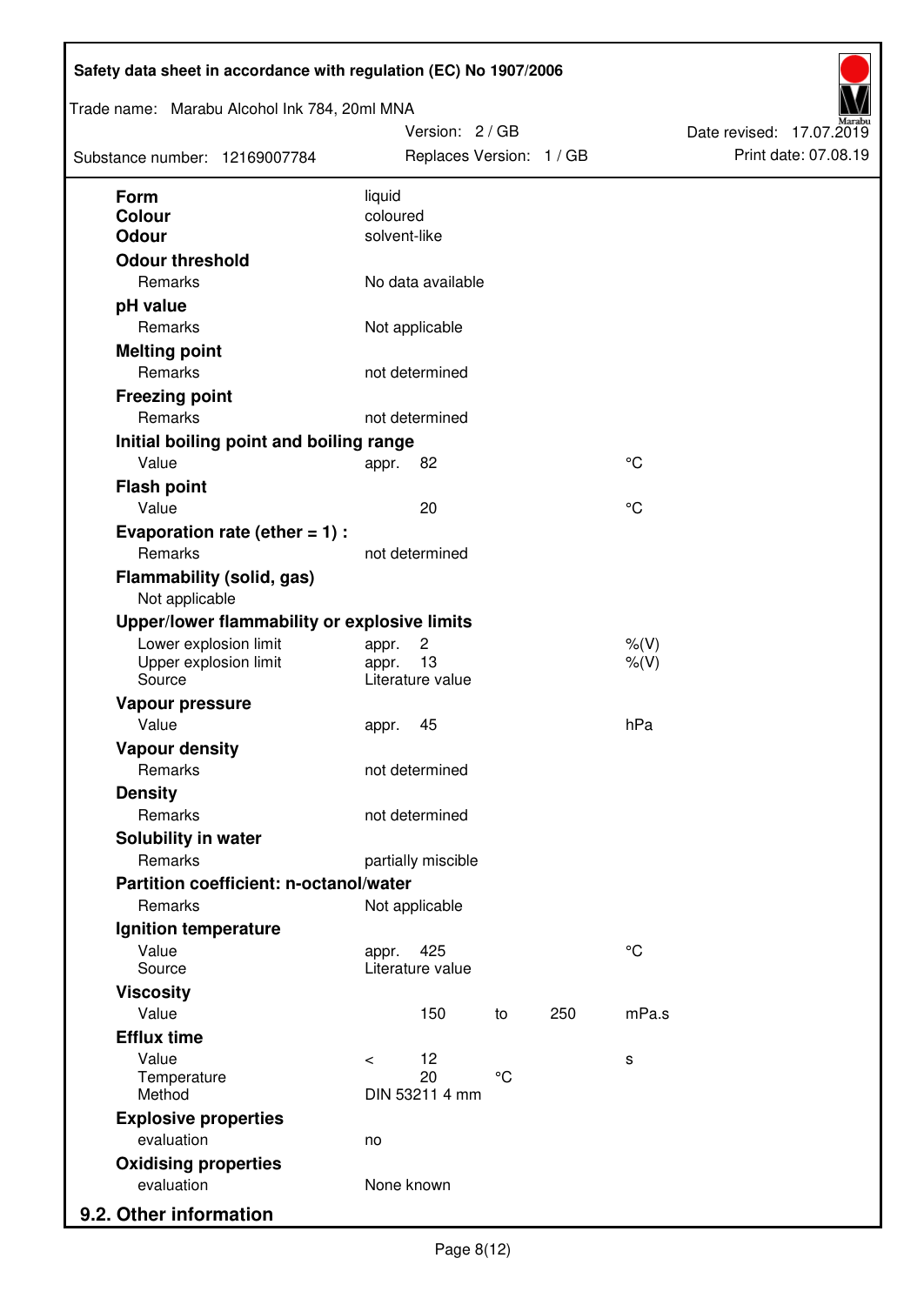Trade name: Marabu Alcohol Ink 784, 20ml MNA

Version: 2 / GB

Replaces Version: 1 / GB Print date: 07.08.19 Date revised: 17.07.2019

Substance number: 12169007784

## **Other information**

The physical specifications are approximate values and refer to the used safety relevant component(s).

# **SECTION 10: Stability and reactivity**

## **10.1. Reactivity**

No hazardous reactions when stored and handled according to prescribed instructions.

## **10.2. Chemical stability**

Stable under recommended storage and handling conditions (see section 7).

## **10.3. Possibility of hazardous reactions**

Keep away from oxidising agents, strongly alkaline and strongly acid materials in order to avoid exothermic reactions.

## **10.4. Conditions to avoid**

When exposed to high temperatures may produce hazardous decomposition products.

## **10.5. Incompatible materials**

No hazardous reactions when stored and handled according to prescribed instructions.

## **10.6. Hazardous decomposition products**

See chapter 5.2 (Firefighting measures - Special hazards arising from the substance or mixture).

# **SECTION 11: Toxicological information**

# **11.1. Information on toxicological effects**

| <b>Acute oral toxicity</b>                |          |                                                                   |  |                                                                   |  |  |
|-------------------------------------------|----------|-------------------------------------------------------------------|--|-------------------------------------------------------------------|--|--|
| Remarks                                   |          | Based on available data, the classification criteria are not met. |  |                                                                   |  |  |
| <b>Acute oral toxicity (Components)</b>   |          |                                                                   |  |                                                                   |  |  |
| <b>Acetone</b><br><b>Species</b><br>LD50  | rat      | 5800                                                              |  | mg/kg                                                             |  |  |
| <b>Acute dermal toxicity (Components)</b> |          |                                                                   |  |                                                                   |  |  |
| Acetone<br>Species<br>LD50                | rabbit   | 20000                                                             |  | mg/kg                                                             |  |  |
| <b>Acute inhalational toxicity</b>        |          |                                                                   |  |                                                                   |  |  |
| Remarks                                   |          |                                                                   |  | Based on available data, the classification criteria are not met. |  |  |
| <b>Skin corrosion/irritation</b>          |          |                                                                   |  |                                                                   |  |  |
| Remarks                                   |          |                                                                   |  | Based on available data, the classification criteria are not met. |  |  |
| Serious eye damage/irritation             |          |                                                                   |  |                                                                   |  |  |
| evaluation<br><b>Remarks</b>              | irritant | The classification criteria are met.                              |  |                                                                   |  |  |
| <b>Sensitization</b>                      |          |                                                                   |  |                                                                   |  |  |
| <b>Remarks</b>                            |          |                                                                   |  | Based on available data, the classification criteria are not met. |  |  |
| <b>Mutagenicity</b>                       |          |                                                                   |  |                                                                   |  |  |
| Remarks                                   |          |                                                                   |  | Based on available data, the classification criteria are not met. |  |  |
| <b>Reproductive toxicity</b>              |          |                                                                   |  |                                                                   |  |  |
| <b>Remarks</b>                            |          |                                                                   |  | Based on available data, the classification criteria are not met. |  |  |
| Carcinogenicity                           |          |                                                                   |  |                                                                   |  |  |
| Remarks                                   |          |                                                                   |  | Based on available data, the classification criteria are not met. |  |  |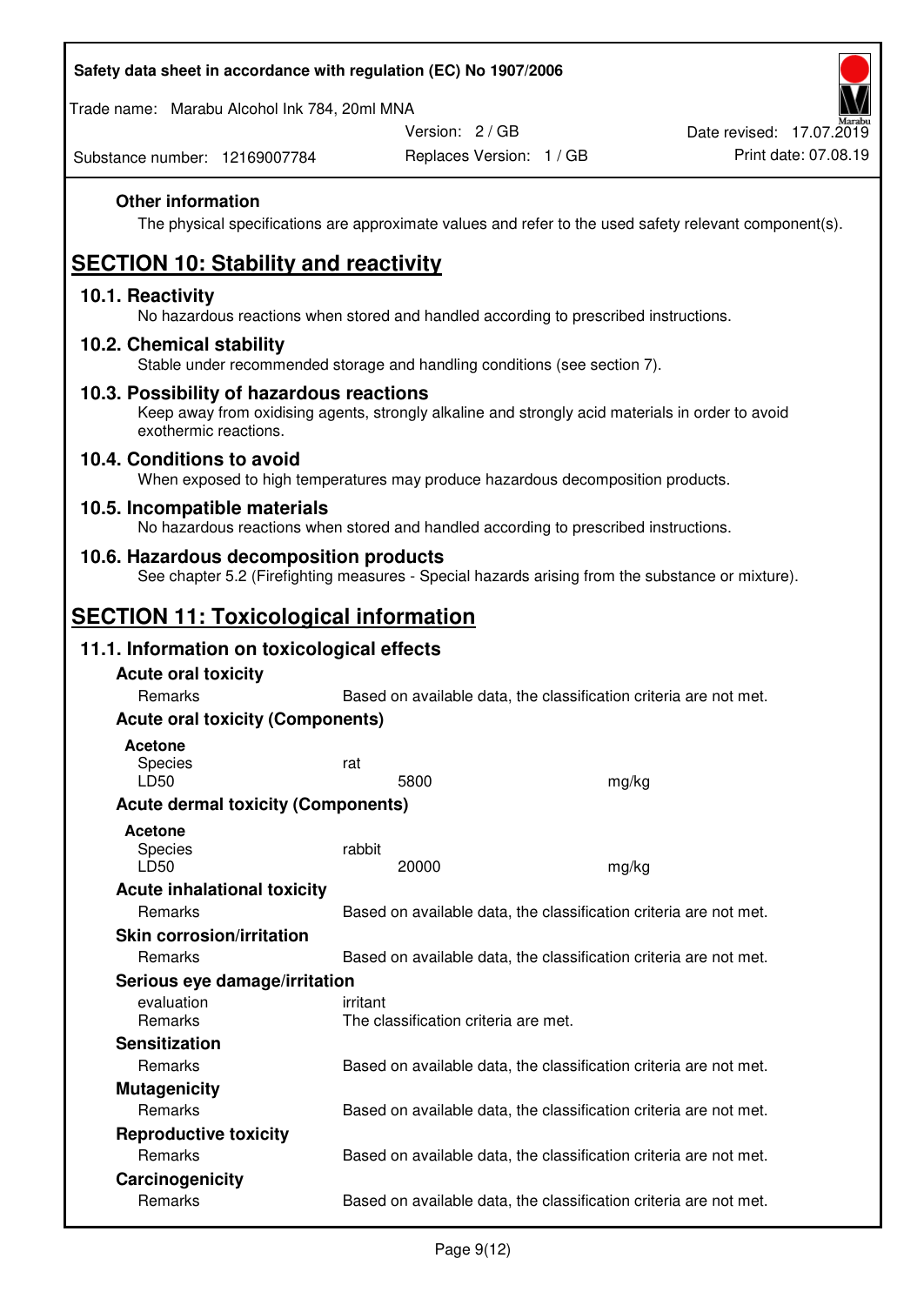Trade name: Marabu Alcohol Ink 784, 20ml MNA

Version: 2 / GB

Substance number: 12169007784

Replaces Version: 1 / GB Print date: 07.08.19 Date revised: 17.07.2019

# **Specific Target Organ Toxicity (STOT)**

| Single exposure<br><b>Remarks</b><br>evaluation | The classification criteria are met.<br>May cause drowsiness or dizziness. |
|-------------------------------------------------|----------------------------------------------------------------------------|
| <b>Repeated exposure</b><br>Remarks             | Based on available data, the classification criteria are not met.          |

#### **Aspiration hazard**

Based on available data, the classification criteria are not met.

#### **Experience in practice**

Exposure to component solvents vapours concentration in excess of the stated occupational exposure limit may result in adverse health effects such as mucous membrane and respiratory system irritation and adverse effects on kidney, liver and central nervous system. Symptoms and signs include headache, dizziness, fatigue, muscular weakness, drowsiness and in extreme cases, loss of consciousness. Solvents may cause some of the above effects by absorption through the skin. Repeated or prolonged contact with the mixture may cause removal of natural fat from the skin resulting in non-allergic contact dermatitis and absorption through the skin. The liquid splashed in the eyes may cause irritation and reversible damage. Ingestion may cause nausea, diarrhoea and vomiting. This takes into account, where known, delayed and immediate effects and also chronic effects of components from short-term and long-term exposure by oral, inhalation and dermal routes of exposure and eye contact.

#### **Other information**

There are no data available on the mixture itself. The mixture has been assessed following the additivity method of the GHS/CLP Regulation (EC) No 1272/2008.

# **SECTION 12: Ecological information**

## **12.1. Toxicity**

## **General information**

There are no data available on the mixture itself.Do not allow to enter drains or water courses.The mixture has been assessed following the summation method of the CLP Regulation (EC) No 1272/2008 and is not classified as dangerous for the environment.

## **12.2. Persistence and degradability**

#### **General information**

No data available

## **12.3. Bioaccumulative potential**

## **General information**

There are no data available on the mixture itself.

#### **Partition coefficient: n-octanol/water**

Remarks Not applicable

# **12.4. Mobility in soil**

## **General information**

There are no data available on the mixture itself.

## **12.5. Results of PBT and vPvB assessment**

#### **General information**

There are no data available on the mixture itself.

## **12.6. Other adverse effects**

## **General information**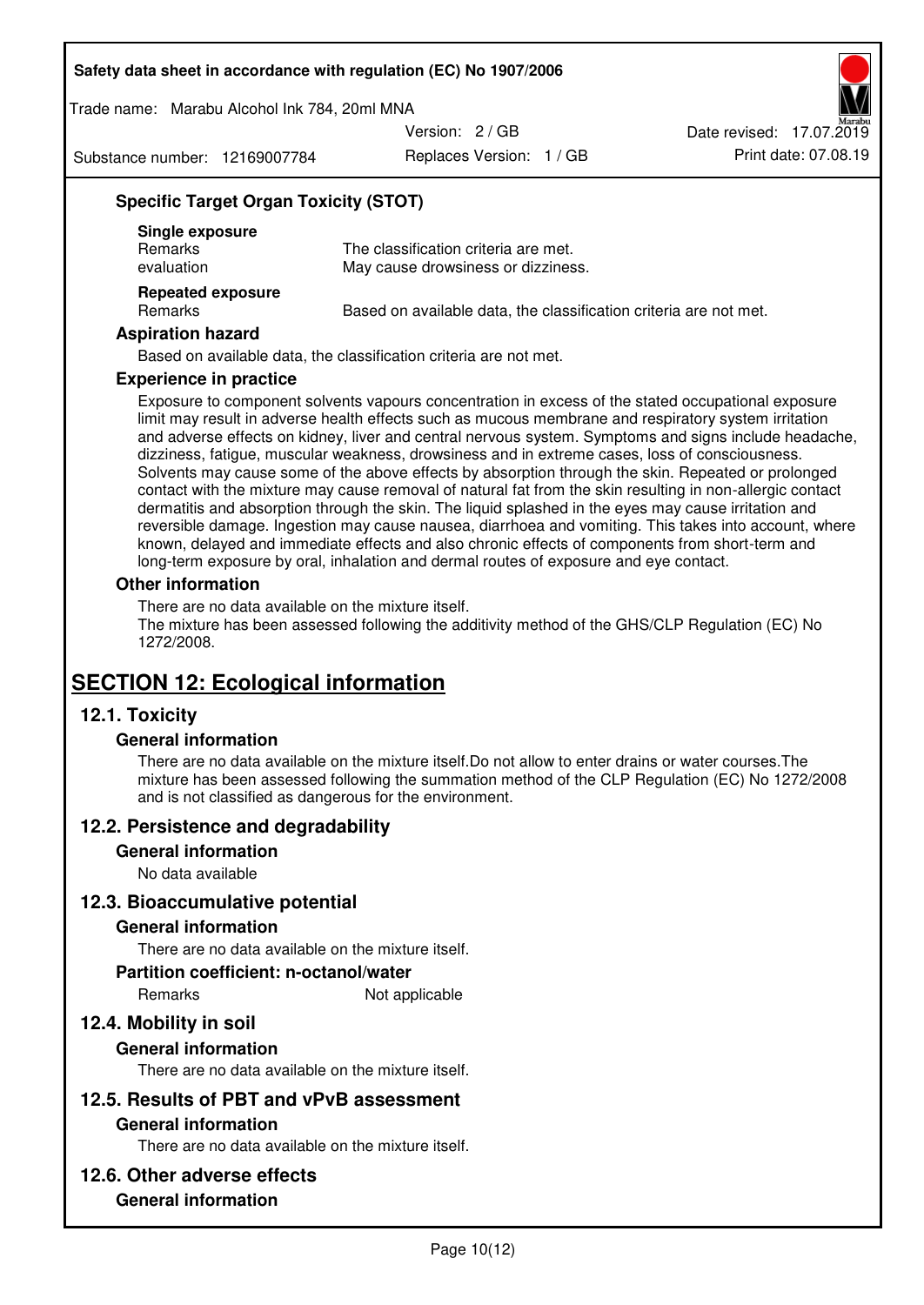Trade name: Marabu Alcohol Ink 784, 20ml MNA

Version: 2 / GB

Substance number: 12169007784

Replaces Version: 1 / GB Print date: 07.08.19 Date revised: 17.07.2019

There are no data available on the mixture itself.

# **SECTION 13: Disposal considerations**

# **13.1. Waste treatment methods**

## **Disposal recommendations for the product**

Do not allow to enter drains or water courses.

Wastes and emptied containers should be classified in accordance with relevant national regulation. The European Waste Catalogue classification of this product, when disposed of as waste is EWC waste code  $08\,03\,12^*$  waste ink containing dangerous substances If this product is mixed with other wastes, the original waste product code may no longer apply and the appropriate code should be assigned.

For further information contact your local waste authority.

## **Disposal recommendations for packaging**

Using information provided in this safety data sheet, advice should be obtained from the relevant waste authority on the classification of empty containers. Empty containers must be scrapped or reconditioned.

Not emptied containers are hazardous waste (waste code number 150110).

# **SECTION 14: Transport information**

## **Land transport ADR/RID**

| 14.1. UN number                                                                                                                                                                                                                              |              |
|----------------------------------------------------------------------------------------------------------------------------------------------------------------------------------------------------------------------------------------------|--------------|
| UN 1263<br>14.2. UN proper shipping name                                                                                                                                                                                                     |              |
| <b>PAINT</b>                                                                                                                                                                                                                                 |              |
| 14.3. Transport hazard class(es)                                                                                                                                                                                                             |              |
| Class                                                                                                                                                                                                                                        | 3<br>3       |
| Label                                                                                                                                                                                                                                        |              |
| 14.4. Packing group                                                                                                                                                                                                                          |              |
| Packing group                                                                                                                                                                                                                                | $\mathbf{I}$ |
| Special provision                                                                                                                                                                                                                            | 640D         |
| <b>Limited Quantity</b>                                                                                                                                                                                                                      | 51           |
| Transport category                                                                                                                                                                                                                           | 3            |
| 14.5. Environmental hazards                                                                                                                                                                                                                  |              |
| Tunnel restriction code                                                                                                                                                                                                                      | D/E          |
| <b>Marine transport IMDG/GGVSee</b><br>14.1. UN number<br>UN 1263<br>14.2. UN proper shipping name<br><b>PAINT</b><br>14.3. Transport hazard class(es)<br>Class<br>14.4. Packing group<br>Packing group<br>14.5. Environmental hazards<br>no | 3<br>Ш       |
| Air transport ICAO/IATA<br>14.1. UN number                                                                                                                                                                                                   |              |
| <b>UN 1263</b>                                                                                                                                                                                                                               |              |
| 14.2. UN proper shipping name                                                                                                                                                                                                                |              |
| <b>PAINT</b>                                                                                                                                                                                                                                 |              |
| 14.3. Transport hazard class(es)<br>Class                                                                                                                                                                                                    | 3            |